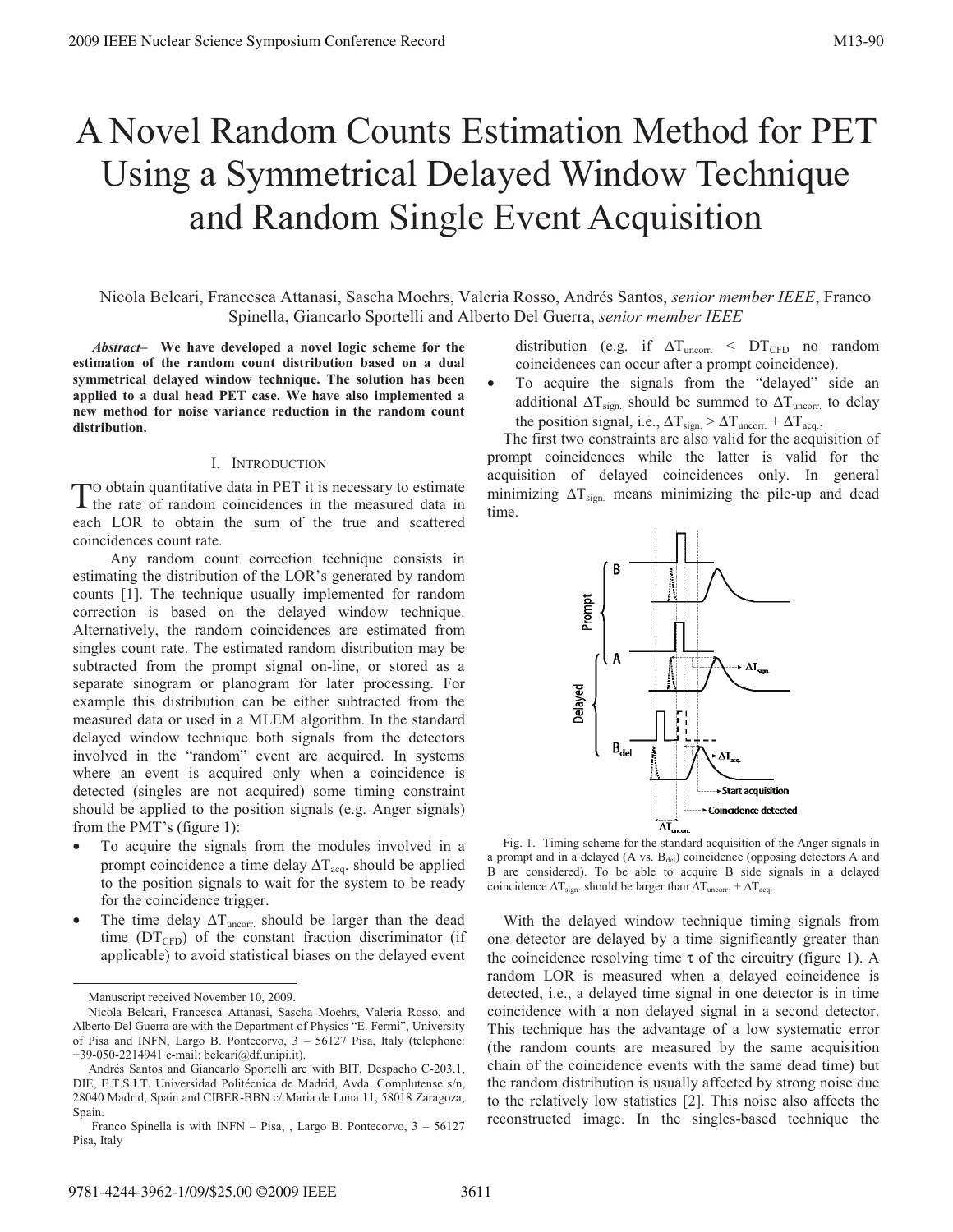random count rate in each LOR connecting element *i* on head A and element *j* on head B is given by [3]:

$$
r_{ij} = c_i \cdot c_j \cdot 2\tau \tag{1}
$$

Where  $c_i$  and  $c_j$  are the singles count rate in elements *i* on head A and *j* on head B, respectively and  $\tau$  is the width of the coincidence time window. Due to the high count rate statistics for the singles this method is usually characterized by a lower noise but it can be subjected to a systematic error due to the apriori estimation of τ.

### II. DESCRIPTION OF THE NEW METHOD

With the delayed window method the determination of a random line-of-response (LOR) consists in measuring both LOR vertices, i.e., the points of interaction of the single events both in the delayed and non-delayed side. In this case the two detectors involved in the delayed coincidence are triggered to acquire the position signals, when a delayed coincidence is detected.

In principle, the correlation between the single events generating the delayed coincidence and those used for the random LOR is not required. Any randomly chosen single counts can be used for the generation of a random LOR. The only limitation is given by the fact that the random count rate for each LOR should be measured on-line in the exact conditions due to the time dependency of the random rate distribution.

With this assumption, to avoid the problem of acquiring the signals produced by the event in the delayed side, we have followed a different approach for estimating a random LOR.



Fig. 2. Implementation of the new delayed window approach in a 9 vs. 9 modules dual head system. A*i* and B*j* signals are the timing signals from modules *i* and *j* on A and B side, respectively. *Left*: trigger scheme for a prompt coincidence. The acquisition of signals of a module *i* of the A side is triggered by CDA*i* when a logic AND between A*i* and the OR of all the B side timing signals is detected. Simultaneously, the acquisition of the module *j* on the B side is triggered by the corresponding signal CDB*j*. *Center*: standard delayed window scheme. Here, when a logic AND between the timing signal of a module B*j* and the delayed (by ΔT) timing signal A*j* the acquisition of signals on both A and B sides are triggered by DDA*i* and DDB*j*. *Right*: the new symmetrical delayed window approach. Here the delay ΔT is applied only at the OR of the timing signals on both sides. In this way only one side, the non-delayed, is triggered when a delayed coincidence is detected.

The implementation of the new method has been specifically designed for a dual head modular PET system we are developing, that is suitable for Positron Emission Mammography (PEM) and for in-beam PET monitoring in hadrontherapy [ ]. However, the proposed technique can be also applied in more general cases. In our case the PEM

comprises up to  $9 + 9$  modules arranged in a  $3\times3$  matrix for each head. The electronics system is designed so that the 9 modules of one head are in time coincidence with the 9 modules of the other head.

Figure 2 shows the coincidence schemes for prompt coincidences and delayed coincidences in both the standard and the new approach. In the new scheme, to measure the random counts, we have symmetrized the system by generating a delayed timing signal on both sides (figure 2, right). The logic OR of the delayed signals on one side is in coincidence with the non-delayed signal of the other side and vice versa. Once a delayed coincidence is detected, only the signal on the non delayed side is acquired. In this way only a single vertex of the LOR is measured. We call this event a "random single".

Since the system is completely symmetric we can assume to measure an equal number of "random singles" on both sides. The rate of these "random singles" will be equal to the actual system random count rate. The fluctuation of the numbers of random singles on both sides will be only related to the count statistics.

Once the single random events are acquired, a random LOR can be generated by the coordinates of the first random singles available on each side.

## *A. Test system setup*

For testing purposes both the standard and the new modality were implemented in a simple dual head system. Each module modules is comprised of a square 64 anodes photomultiplier tube (Hamamatsu H8500) coupled to a matrix of  $23 \times 23$ LYSO scintillating crystals  $(1.9 \text{ mm} \times 1.9 \text{ mm} \times 16 \text{ mm})$  pixel dimensions, with a 2.0 mm pitch). A multiplexed setup based on Symmetric Charge Division (SCD) resistive networks has been chosen for the readout of each individual PMT as the best compromise between performances and simplicity. The SCD resistive network reduces the 8×8 signals of each PMT to 8+8 signals. The 8+8 signals enter a passive resistive chain that further reduces the number of signals to  $2(x) + 2(y)$ . The signals are then pre-amplified and sent to a DAQ board [4]. The timing signal for the coincidence is generated with a constant fraction discriminator mounted on each module.

The acquisition system is based on a pair of DAQ boards plugged into a mainboard. Each DAQ board is managed by a Cyclone II FPGA (Altera Corp., San Jose CA) and converts the four signals from the PMT's with four 12 bit ADCs. The results of the conversion are stored in an interfacing FIFO accessible by the mainboard. The mainboard hosts the two DAQ boards and an Opal Kelly XEM3005 board for system management and data transfer to PC. The XEM3005 is a fast prototyping module based on a Spartan-3E FPGA (Xilinx Corp., San Jose CA) and an EZ-USB FX2LP USB2.0 controller. The module is capable of on-line reconfiguration thus allowing seamless firmware interchange and feature exploration. At the current state, this system can work at an acquisition count rate up to 1 MHz. The coincidence network is simplified here since only two modules are used. The prompt and delayed coincidences are coded with three signals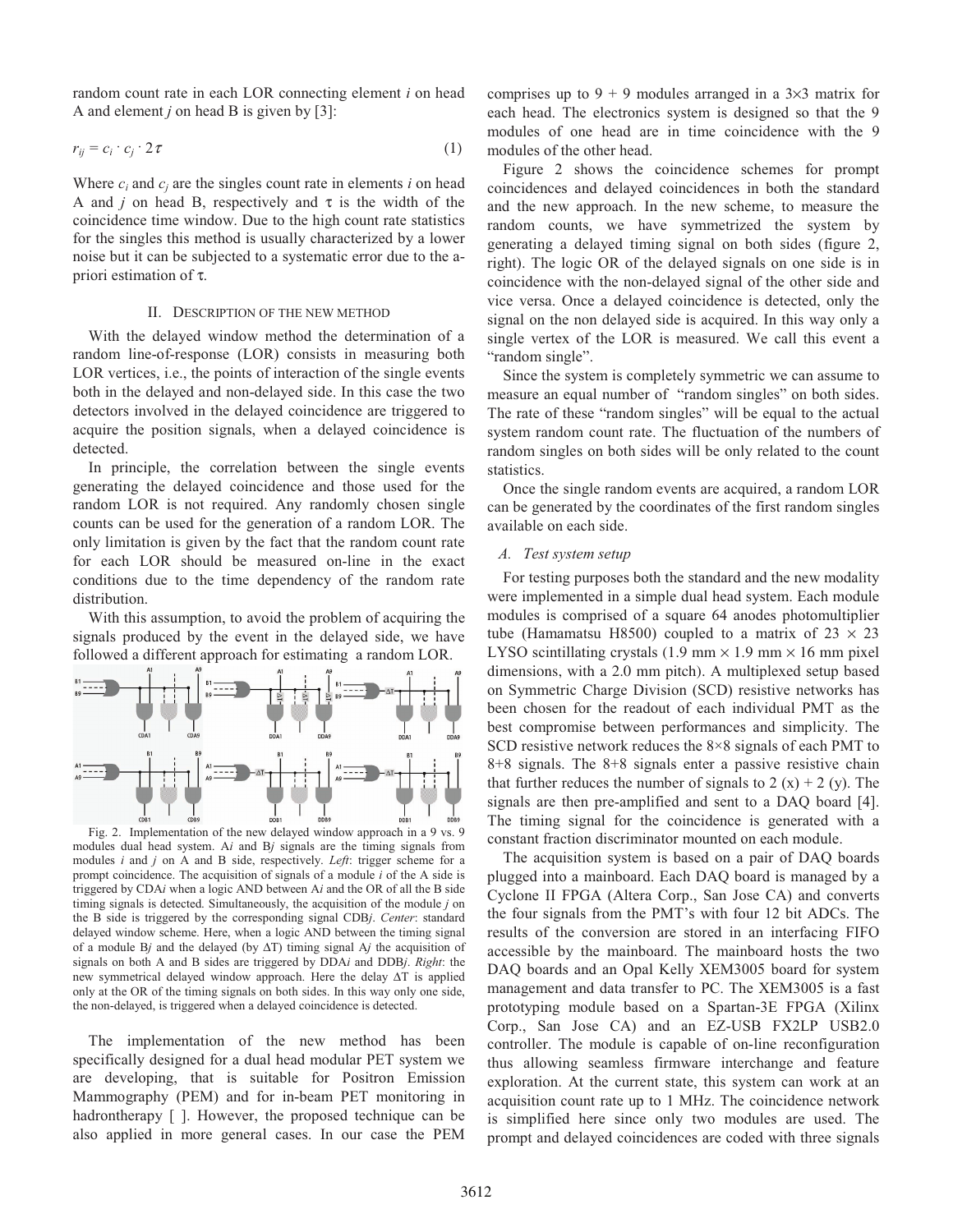indicating the detection of:  $CD \equiv A \text{ AND } B \text{ (prompt)}$ ;  $DDA \equiv$  $A_{del}$  AND B (delayed A); DDB≡A AND B<sub>del</sub> (delayed B) as shown in figure 3. These signals are sent to the decoder inputs of the FPGA. The decoder send triggers to the required the DAQ boards and marks data with the appropriate flag.



modules dual head system. In this case the coincidence network scheme is fixed (top). The outputs of the coincidence network are connected to the inputs of the FPGA as numbered. The switching between the standard (bottom left) and the new (bottom right) delayed window approach is coded in the FPGA logic.



Fig. 4. Arrangement of the detector heads and the distribution of the sources in the FOV. Head-to-head distance is 14 cm. A cylinder approximately 2.5 cm  $\times$  2.5 cm  $\varnothing$  filled with a <sup>18</sup>F solution is positioned along the scanner axis in the first half of the FOV. Total activity in this cylinder is approximately 100 μCi. A larger cylinder mimicking an external background source is positioned outside the FOV, slightly off-axis. The total activity in the background is about 1 mCi.

#### *B. Experimental measurements*

To make a comparison between the two modalities we have measured the distribution of both prompt and random counts. A positron emitting source (a cylinder filled with  $^{18}$ F) is positioned along the scanner axis, while an additional high activity source is positioned outside the FOV to produce only random counts (figure 4). Two measurements were performed, one with the standard and one with the new delayed window modality. The two acquisitions were obtained in the same activity and source distribution conditions. For this measurement the width of the coincidence timing window was set to 6 ns.

# *C. Noise reduction technique with double blind random distribution estimation*

The random distribution obtained with the delay window technique is usually affected by a strong noise due to the low counting statistics. Several techniques have been proposed for random variance reduction in PET [2]. To this aim, we have applied a new technique for random noise reduction. The implementation presented here is specifically dedicated to dual head PET systems where all of the detector elements on one side are in time coincidence with all of the opposing head elements. In this case the method does not require any "a priori" estimation of  $\tau$  and/or single count rate measurement, being directly measured from random count rates.

In general, the expected random count rate in LOR connecting element *i* on head A and element *j* on head B is given by equation (1). When all of the elements *i* on head A are in coincidence with all of the elements *j* on head B we can define:

$$
R_j = \sum_i r_{ij} = \sum_i c_i \cdot c_j \cdot 2\tau = C_A \cdot c_j \cdot 2\tau
$$
 and  

$$
R_i = \sum_j r_{ij} = \sum_j c_j \cdot c_i \cdot 2\tau = C_B \cdot c_i \cdot 2\tau
$$

Where  $R_i$  and  $R_i$  are the "double blind random distributions", i.e., the spatial distribution of the single counts involved in a delayed coincidence (random single) on heads B and A, respectively, while  $C_A$  and  $C_B$  are the total singles count rate on head A and B, respectively.

Then:

$$
R_i \cdot R_j = C_B \cdot c_i \cdot 2\tau \cdot C_A \cdot c_j \cdot 2\tau =
$$
  
=  $(c_i \cdot c_j \cdot 2\tau) \cdot (C_A \cdot C_B \cdot 2\tau) = r_{ij} \cdot R$ 

Hence,  $n_{ij}$  can be written in terms of  $R_i$ ,  $R_j$  and  $R$  as:

$$
r_{ij} = (R_i \cdot R_j) / R \tag{2}
$$

That is,  $r_{ij}$  can be fully estimated from the measured random count distributions because the estimation of  $C_A$ ,  $C_B$  and  $\tau$ , is not necessary since  $R = \sum_{ii} r_{ii}$  is the total random count rate.

Generally, *Ri* and *Rj* can be estimated from directly measured *rij meas.* values.

A potential advantage of the innovative approach resides on having the double blind distributions  $R_i$  and  $R_j$  readily available by analyzing the distribution of the random singles of the two heads separately.

#### III. RESULTS

Prompt and delayed coincidence (random) data was obtained with the experimental setup shown in figure 4, with both the standard and the new delayed window modalities. Prompt and random data were sorted into planograms using a 350-850 keV energy window as shown in figure 5.